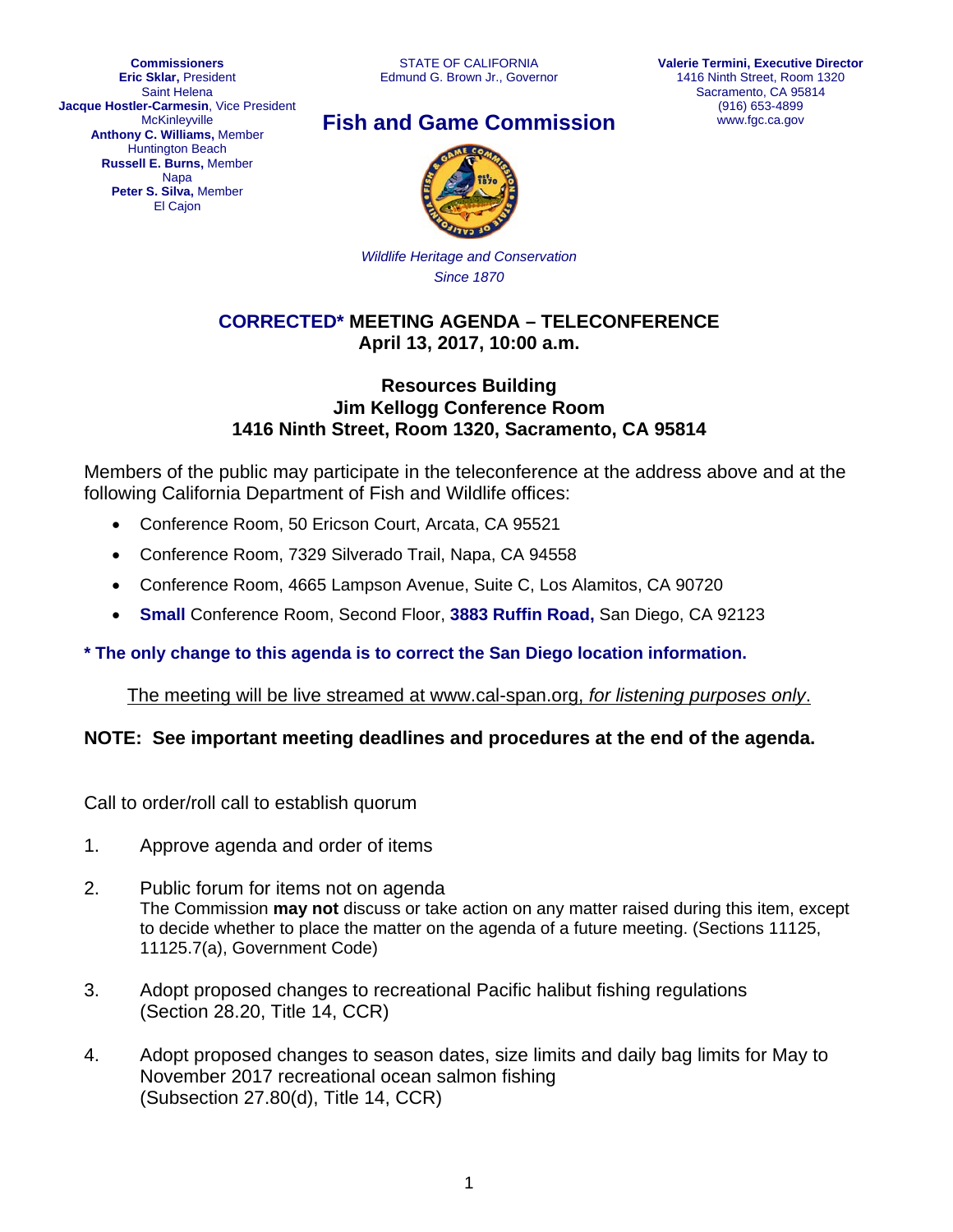- 5. Adopt proposed changes to Klamath River sport fishing regulations (Subsection 7.50(b)(91.1), Title 14, CCR)
- 6. Discuss proposed changes to Central Valley salmon sport fishing regulations (Subsections 7.50(b)(5), (68) and (156.5), Title 14, CCR)
- 7. Discuss proposed changes to regulations concerning the use of dogs for the pursuit/take of mammals (Section 265, Title 14, CCR)

Adjournment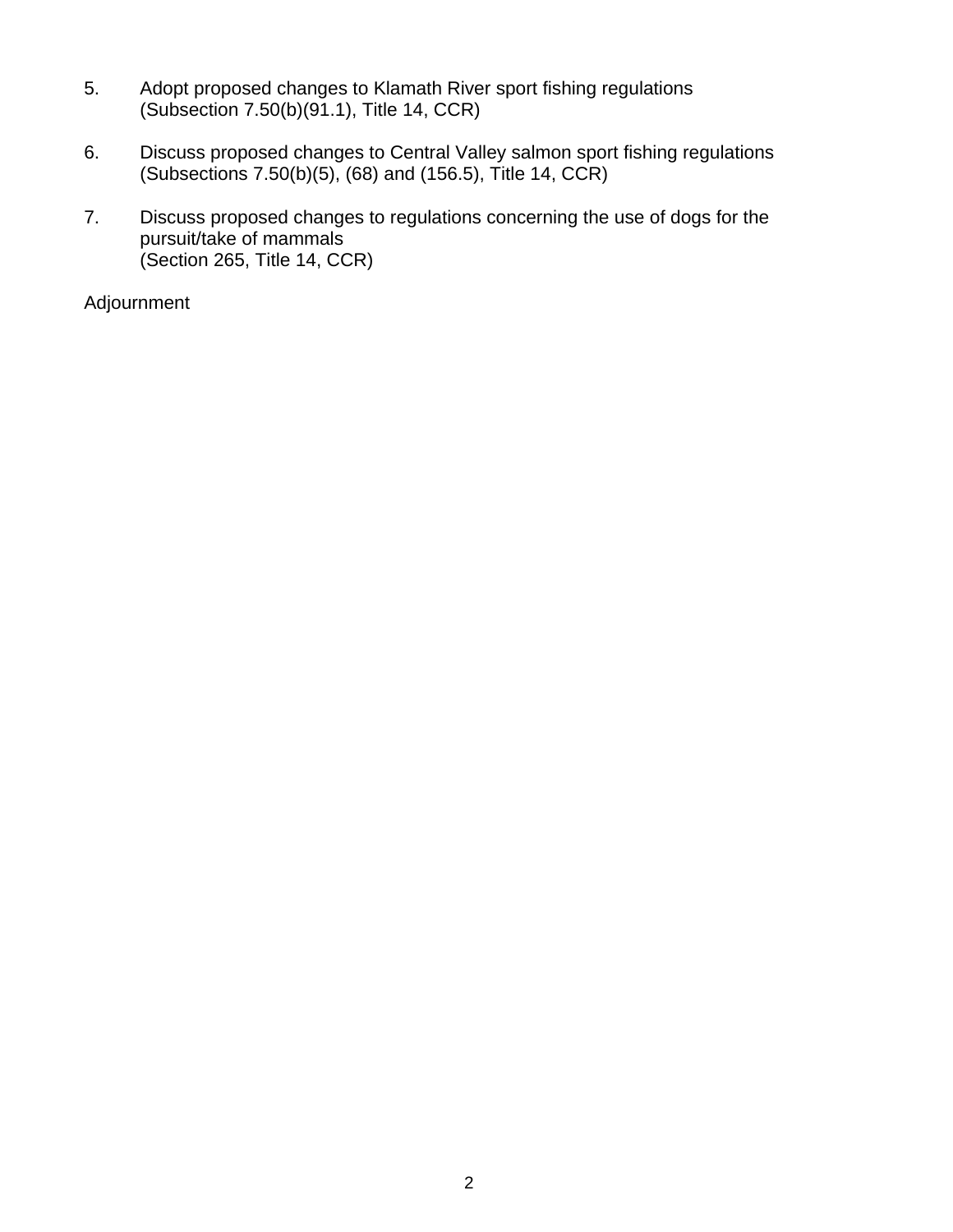#### **CALIFORNIA FISH AND GAME COMMISSION 2017 MEETING SCHEDULE**

#### **Note: As meeting dates and locations can change, please visit www.fgc.ca.gov for the most current list of meeting dates and locations.**

| <b>MEETING</b><br><b>DATE</b> | <b>COMMISSION MEETING</b>                                                                         | <b>COMMITTEE MEETING</b>                                                                                                       | <b>OTHER MEETINGS</b> |
|-------------------------------|---------------------------------------------------------------------------------------------------|--------------------------------------------------------------------------------------------------------------------------------|-----------------------|
| April 26-27                   | <b>Airtel Plaza Hotel</b><br>7277 Valjean Avenue<br>Van Nuys, CA 91406                            |                                                                                                                                |                       |
| May 24                        |                                                                                                   | <b>Wildlife Resources</b><br><b>Resources Building</b><br>Auditorium, First Floor<br>1416 Ninth Street<br>Sacramento, CA 95814 |                       |
| June 20                       |                                                                                                   | <b>Tribal</b><br><b>Howonquet Hall Community</b><br>Center<br>101 Indian Court<br>Smith River, CA 95567                        |                       |
| June 21-22                    | <b>Howonquet Hall Community</b><br>Center<br>101 Indian Court<br>Smith River, CA 95567            |                                                                                                                                |                       |
| July 20                       |                                                                                                   | <b>Marine Resources</b><br><b>Flamingo Conference</b><br>Resort & Spa<br>2777 Fourth Street<br>Santa Rosa, CA 95405            |                       |
| August 16-17                  | <b>Resources Building</b><br>Auditorium, First Floor<br>1416 Ninth Street<br>Sacramento, CA 95814 |                                                                                                                                |                       |
| September 13                  |                                                                                                   | <b>Wildlife Resources</b><br><b>California Tower</b><br>3737 Main Street<br>Highgrove Room 200<br>Riverside, CA 92501          |                       |
| October 10                    |                                                                                                   | <b>Tribal</b><br><b>SpringHill Suites by Marriott</b><br>900 El Camino Real<br>Atascadero, CA 93422                            |                       |
| October 11-12                 | SpringHill Suites by Marriott<br>900 El Camino Real<br>Atascadero, CA 93422                       |                                                                                                                                |                       |
| November 9                    |                                                                                                   | <b>Marine Resources</b><br>Marina                                                                                              |                       |
| December 6-7                  | <b>Handlery Hotel</b><br>950 Hotel Circle North<br>San Diego, CA 92108                            |                                                                                                                                |                       |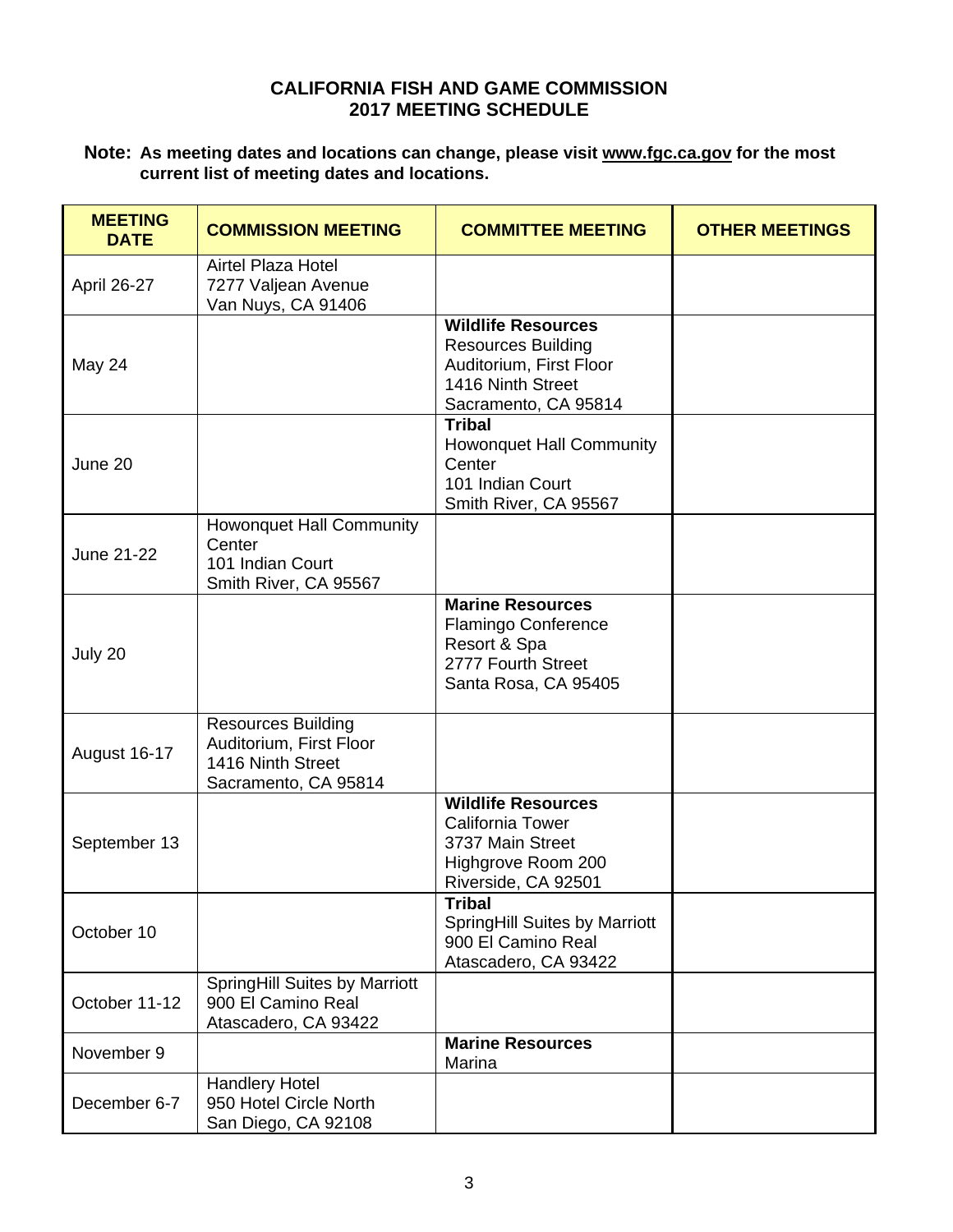# **OTHER MEETINGS OF INTEREST**

#### **Association of Fish and Wildlife Agencies**

• September 10-13, Sandy, UT

#### **Pacific Fishery Management Council**

- June 8-14, Spokane, WA
- September 12-18, Boise, ID
- November 14-20, Costa Mesa, CA

# **Pacific Flyway Council**

• September, TBD

#### **Western Association of Fish and Wildlife Agencies**

July 6-11, Vail, CO

#### **Wildlife Conservation Board**

- May 25, Sacramento
- August 24, Sacramento
- November 30, Sacramento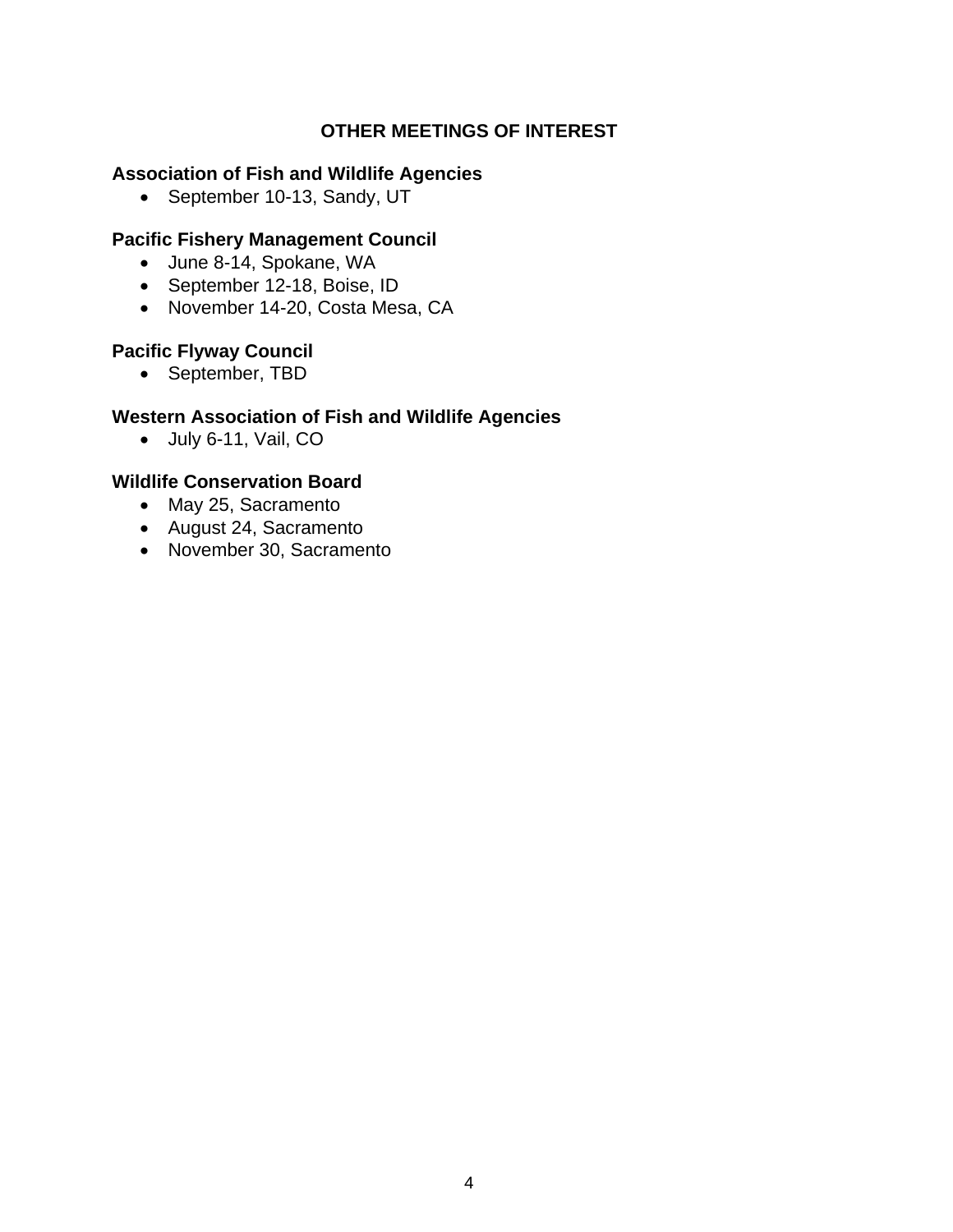# **IMPORTANT COMMISSION MEETING PROCEDURES INFORMATION**

# **WELCOME TO A MEETING OF THE CALIFORNIA FISH AND GAME COMMISSION**

This is the  $147<sup>th</sup>$  year of operation of the Commission in partnership with the California Department of Fish and Wildlife. Our goal is the preservation of our heritage and conservation of our natural resources through informed decision making; Commission meetings are vital in achieving that goal. In that spirit, we provide the following information to be as effective and efficient toward that end. Welcome and please let us know if you have any questions.

# **PERSONS WITH DISABILITIES**

Persons with disabilities needing reasonable accommodation to participate in public meetings or other Commission activities are invited to contact the Reasonable Accommodation Coordinator at (916) 651-1214. Requests for facility and/or meeting accessibility should be received at least 10 working days prior to the meeting to ensure the request can be accommodated.

#### **STAY INFORMED**

To receive meeting agendas and regulatory notices about those subjects of interest to you, please visit the Commission's website, www.fgc.ca.gov, and sign up on our electronic mailing lists.

#### **SUBMITTING WRITTEN COMMENTS**

The public is encouraged to comment on any agenda item. Submit written comments by one of the following methods: **E-mail** to fgc@fgc.ca.gov; **delivery** to Fish and Game Commission, 1416 Ninth Street, Room 1320, Sacramento, CA 95814; or **hand-deliver to a Commission meeting.**

#### **COMMENT DEADLINES**

The **Written Comment Deadline** for this meeting is **5:00 p.m. on March 29, 2017.** Written comments received at the Commission office by this deadline will be made available to Commissioners prior to the meeting.

The **Late Comment Deadline** for this meeting is **12:00 p.m. on April 7, 2017.** Comments received by this deadline will be marked "late" and made available to Commissioners at the meeting.

After these deadlines, written comments may be delivered in person to the meeting – Please bring two (2) copies of written comments to the meeting.

All materials provided to the Commission may be made available to the general public.

# **VISUAL PRESENTATIONS/MATERIALS**

Visual presentations will not be allowed at this meeting.

# **SPEAKING AT THE MEETING**

To speak on an agenda item, please complete a "Speaker Card" and give it to the designated staff member before the agenda item is announced. Cards will be available near